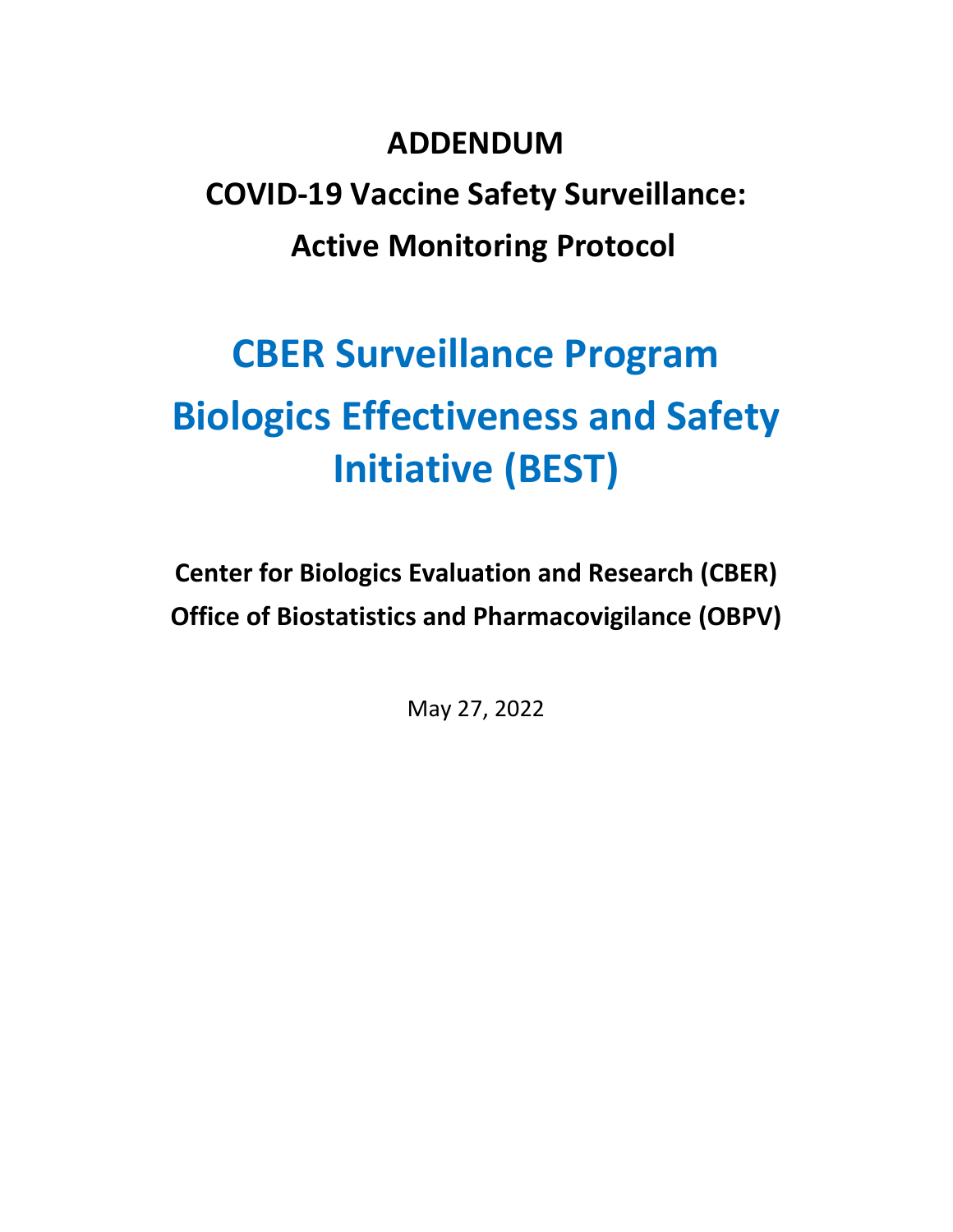## STUDY TEAM

| FDA/CBER/OBE                           |                                      |
|----------------------------------------|--------------------------------------|
| Hui-Lee Wong, PhD                      | Richard Forshee, PhD                 |
| Patricia Lloyd, PhD, ScM               | Azadeh Shoaibi, PhD                  |
| Yun Lu, PhD                            | Steven A. Anderson, PhD              |
| Joyce Obidi, PhD                       |                                      |
| Acumen, LLC                            |                                      |
| John Hornberger, MD, MS, FACP          | Derick Ambarsoomzadeh, BA            |
| Michael Wernecke, BS                   | Yuhui Feng, MS                       |
| Yoganand Chillarige, MPA               | Gyanada Acharya, MS                  |
| Mao Hu, BS                             | Michelle Ondari, MSPH                |
| Kathryn Matuska, BA                    | Mahasweta Mitra, MPH                 |
| Rowan McEvoy, BA                       | Elizabeth Smith, BS                  |
| Xiyuan Wu, MA                          | Yixin Jiao, MPP                      |
| Emily Lassman, MS                      | Rose Do, MD                          |
| Sandia Akhtar, BS                      | Marna Bogan, BS, RN, CPC             |
| Hai Lyu, MS                            | Laurie Feinberg, MD, MPH, MS         |
| Zhiruo Wan, MSE                        | Thomas MaCurdy, PhD                  |
| <b>CVS Health</b>                      |                                      |
| Djeneba Audrey Djibo, PhD              | Jennifer L Pigoga, PhD, MPH, MSc     |
| Charlalynn Harris, PhD, MPH            | Cheryl N McMahill-Walraven, PhD, MSW |
| Anne Marie Kline MS, CHES              |                                      |
| Optum                                  |                                      |
| Kandace Amend, PhD, MPH                | C. Robin Clifford, MS                |
| Jennifer Song, MA, MURP                | John Seeger, PharmD, DrPH            |
| HealthCore/IQVIA                       |                                      |
| Christian Reich, MD, PhD (IQVIA)       | Alex Secora, PhD (IQVIA)             |
| Daniel Beachler, PhD, MHS (HealthCore) |                                      |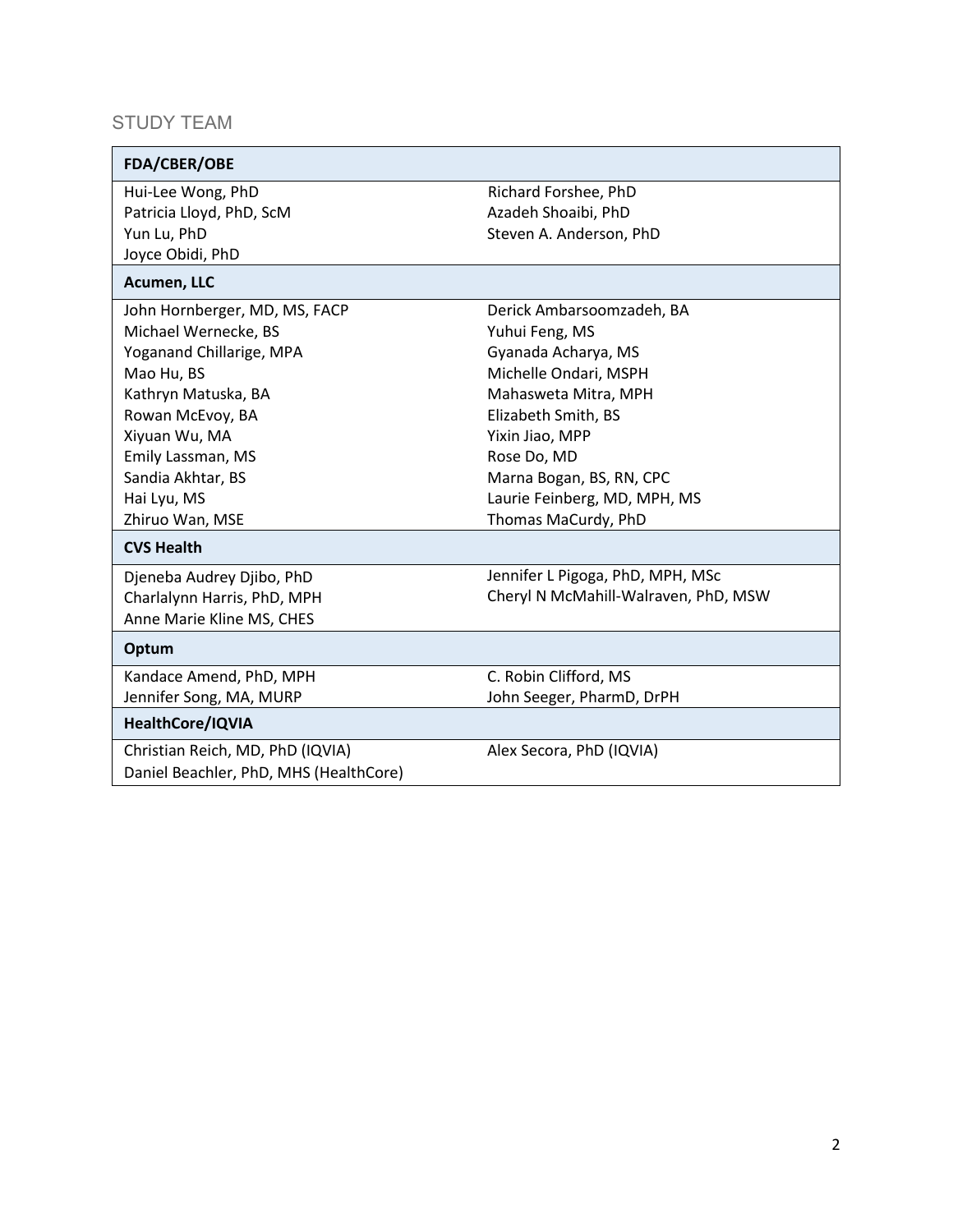This addendum updates the COVID-19 Vaccine Safety Surveillance [Active Monitoring Master Protocol](https://www.bestinitiative.org/wp-content/uploads/2021/02/C19-Vaccine-Safety-Protocol-2021.pdf) for monitoring the rates of various adverse events of special interest (AESIs) following coronavirus disease 2019 (COVID-19) vaccination in near real-time authorization or licensure. The addendum will describe the methodology for evaluating potential safety outcomes of interest following third or booster dose administration among a commercially insured population aged 18-64 years and the Medicare population aged 65 years and older.

# 1. Objectives

The primary objective of this protocol addendum is to detail the approaches used to calculate the rates of AESIs following COVID-19 third primary series dose or first booster dose vaccination among both the commercially insured and Medicare populations and to compare the observed rates to the databasespecific rates in historical controls (expected rates) to determine whether there is an increased rate in the vaccinated population. Rate ratios relative to an expected rate and corresponding 95% confidence interval (CI) will be calculated. A statistically significant rate ratio in the direction of increased risk of AESI post-vaccination in this screening analysis will not necessarily indicate an increased risk of the adverse event; such a result must be further investigated and verified.

## 2. Overview

COVID-19 third primary series doses are currently recommended for persons with immunocompromising conditions; a first booster dose (outside of the primary series) is recommended for everyone aged 12 years and older in the United States (U.S.). As of March 29, 2022, a second booster dose of COVID-19 has been authorized for those 50 years of age and older and for those 12 years and older with certain immunocompromising conditions.<sup>1</sup> The U.S. Food and Drug Administration (FDA) has authorized third or booster doses for three COVID-19 vaccine brands through Emergency Use Authorization (EUA). All authorized COVID-19 vaccines (including primary series doses), authorization dates, and dosing intervals are described i[n Table 1.](#page-3-0)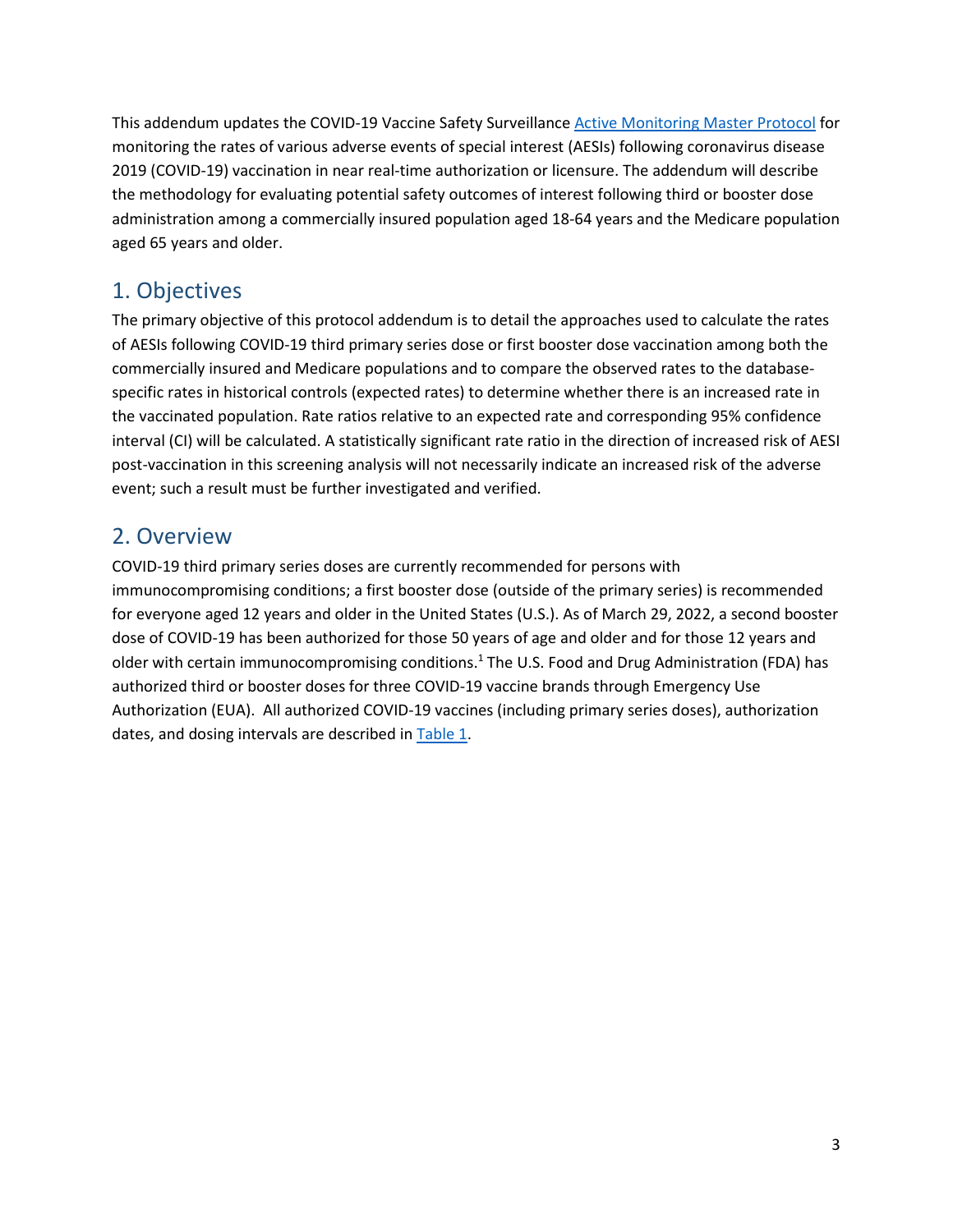| Manufacturer | <b>Name</b>                                                      | Vaccine Authorization Dates <sup>2</sup>  |            | Dosing Interval <sup>1,3-5</sup>                                    |
|--------------|------------------------------------------------------------------|-------------------------------------------|------------|---------------------------------------------------------------------|
|              |                                                                  | 1 <sup>st</sup> Dose                      | 12/11/2020 | 21 days between doses 1, 2<br>$\frac{1}{2}$                         |
|              |                                                                  | $2nd$ Dose                                | 12/11/2020 | 28 days between doses 2, 3<br>$\overline{\phantom{a}}$              |
|              | BNT162b2 Pfizer-<br>Pfizer-BioNTech BioNTech COVID-19<br>Vaccine | 3rd Dose<br>8/12/2021                     |            | 5 months between primary<br>series and booster dose                 |
|              |                                                                  | 1st Booster Dose                          | 9/22/2021  | 4 months between first and<br>second booster doses                  |
|              |                                                                  | 2nd Booster Dose                          | 3/29/2022  |                                                                     |
|              |                                                                  | 1st Dose                                  | 12/18/2020 | 28 days between doses 1, 2                                          |
|              | mRNA-1273<br>COVID-19 Vaccine                                    | 2nd Dose                                  | 12/18/2020 | 28 days between doses 2, 3<br>$\blacksquare$                        |
| Moderna      |                                                                  | 3rd Dose                                  | 8/12/2021  | 5 months between primary<br>series and booster dose                 |
|              |                                                                  | 1 <sup>st</sup> Booster Dose              | 10/20/2021 | 4 months between first and<br>$\frac{1}{2}$<br>second booster doses |
|              |                                                                  | 2 <sup>nd</sup> Booster Dose<br>3/29/2022 |            |                                                                     |
| Janssen      | Ad26.COV2.S<br>COVID-19 Vaccine                                  | 1 <sup>st</sup> Dose                      | 2/27/2021  | 2 months between primary<br>series and booster dose                 |
|              |                                                                  | <b>Booster Dose</b>                       | 10/20/2022 |                                                                     |

#### <span id="page-3-0"></span>**Table 1. COVID Vaccine EUAs and Dose Interval Recommendations**

## 3. Data Sources

The current study will include administrative claims data from the Centers for Medicare & Medicaid Services (CMS) Medicare database and the following private insurance databases: CVS Health, Optum pre-adjudicated claims, and HealthCore (HCI). [Table 2](#page-4-0) below outlines currently available administrative claims data sources and displays how often each data source is updated. All listed data sources were included in the COVID-19 Vaccine Safety Surveillance Rapid Cycle Analysis (RCA), including CVS Health and HCI which were added to the analysis after the original posting of the **Active Monitoring Master** [Protocol.](https://www.bestinitiative.org/wp-content/uploads/2021/02/C19-Vaccine-Safety-Protocol-2021.pdf) 6

The commercial sources will additionally include available immunization information system (IIS) vaccination data.<sup>7</sup> The FDA BEST Initiative facilitated IIS data linkage for active health plan membership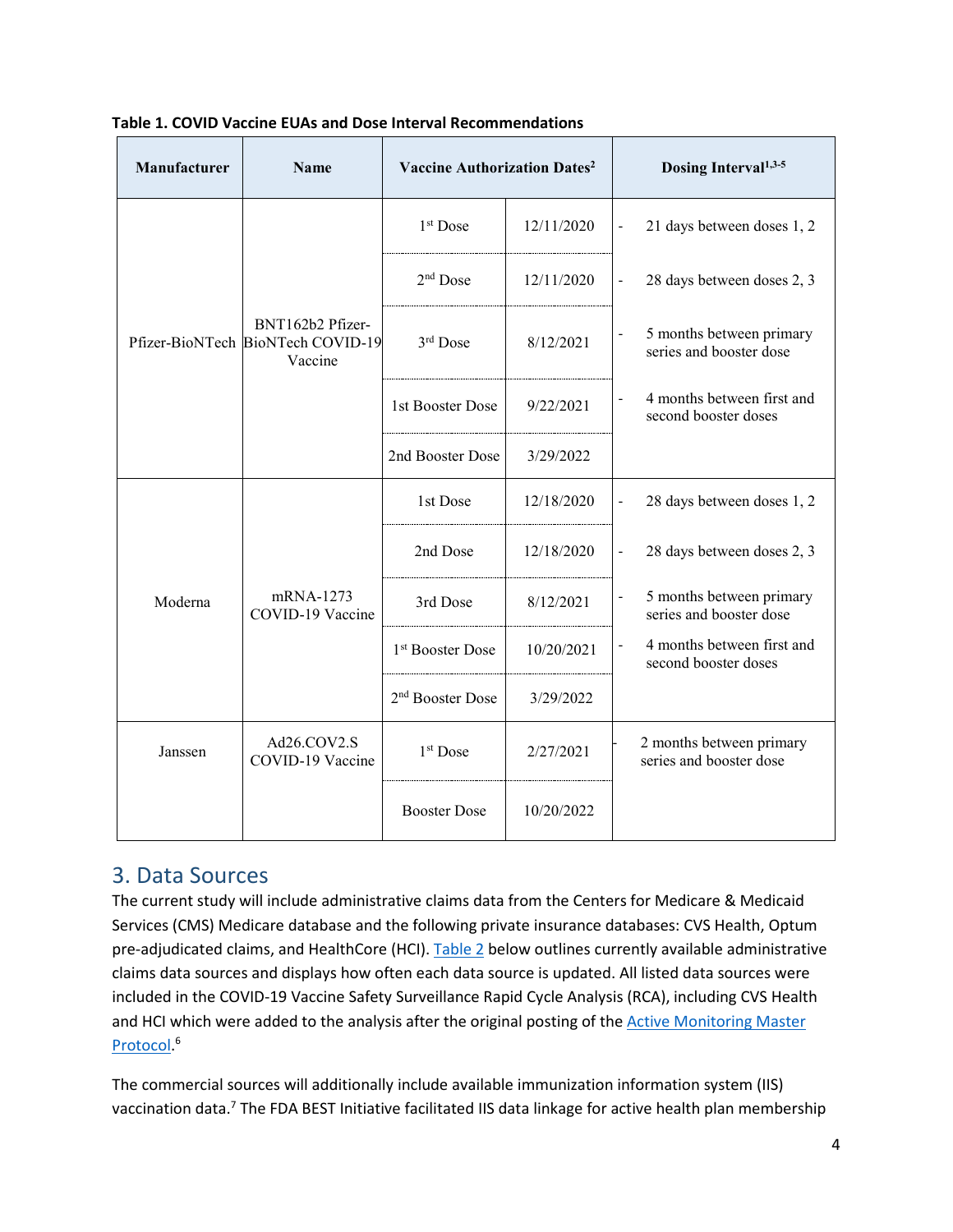within each of the commercial data partners. To enhance capture of vaccinations, IIS jurisdictions were solicited to share COVID-19 vaccination data. Linkage between IIS data and data partner claims was performed using personally identifiable information and IIS-specific linkage algorithms.

| <b>Data Source</b>                                                      |                                     | Update<br>frequency | Claims Data Lag*                                                                                                                                             | <b>Enrollees</b>                                           |
|-------------------------------------------------------------------------|-------------------------------------|---------------------|--------------------------------------------------------------------------------------------------------------------------------------------------------------|------------------------------------------------------------|
| Centers for<br>Medicare &<br>Medicaid<br>Services (CMS)<br>data sources | Medicare Fee-<br>For-Service        | Weekly              | Approximately 80% data<br>completeness in 1-3 months for<br>inpatient, outpatient, and<br>professional claims                                                | ~48 million total from 2017-2021<br>~33 million annually   |
|                                                                         | <b>CVS Health</b>                   | Monthly             | Approximately 80% data<br>completeness in 3-4 months for<br>inpatient claims, 2-3 months for<br>outpatient claims, and 1-2<br>months for professional claims | ~37 million total from 2018-2021<br>~22 million annually   |
| Commercial<br>claims data<br>sources                                    | Optum Pre-<br>Adjudicated<br>Claims | Bi-Weekly           | Approximately 80% data<br>completeness in 1-2 months for<br>inpatient, outpatient, and<br>professional claims                                                | ~29 million total from 2017-2021<br>~15-16million annually |
|                                                                         | HealthCore<br>(HCI)                 | Monthly             | Approximately 80% data<br>completeness in 2-3 months for<br>inpatient claims and 1-2 months<br>for outpatient and professional<br>claims                     | ~46 million total from 2016-2021<br>~24 million annually   |

<span id="page-4-0"></span>

| Table 2. Description of Administrative Claims Data Sources |
|------------------------------------------------------------|
|------------------------------------------------------------|

*\* Data lag based on 2020 claims delay distribution; does not reflect data lag for IIS data*

# 4. Safety Monitoring in Administrative Claims Databases

The administrative claims-based monitoring approaches outlined in this section are designed with the advantages and limitations of claims data in mind. As described in th[e Active Monitoring Master](https://www.bestinitiative.org/wp-content/uploads/2021/02/C19-Vaccine-Safety-Protocol-2021.pdf)  [Protocol,](https://www.bestinitiative.org/wp-content/uploads/2021/02/C19-Vaccine-Safety-Protocol-2021.pdf) one disadvantage of administrative claims data sources is the lower accuracy of identifying health conditions or adverse events of interest by using specific coding systems designed for billing purposes and not clinical management. Moreover, the observation delay associated with claims data processing may introduce exposure or outcome misclassification leading to bias in estimated risk. Furthermore, some exposures such as vaccinations may be under-reported in these databases because the vaccine administration may not be billed to insurance databases and lead to exposure misclassification. While the inclusion of IIS data helps to address this limitation in the relevant states, the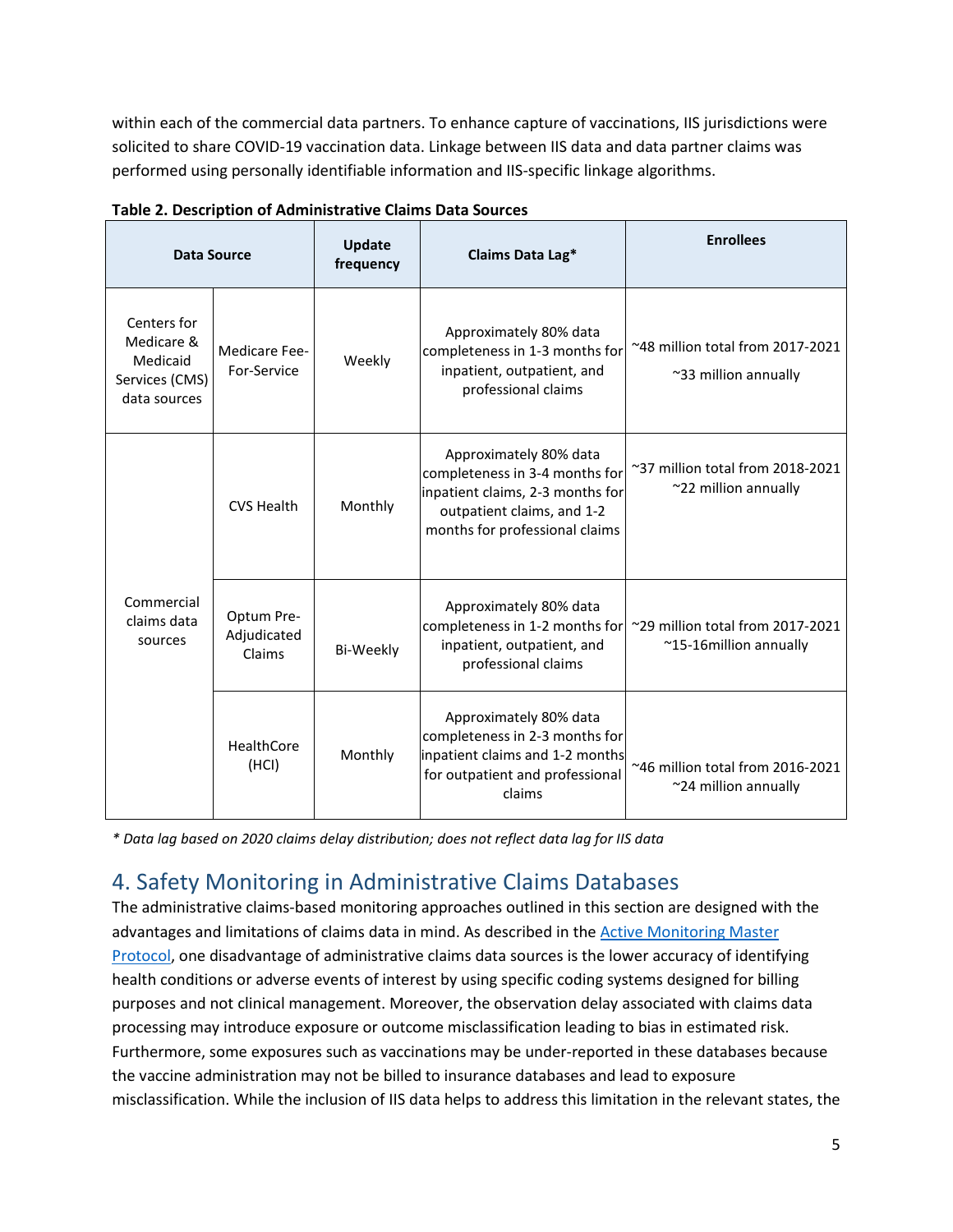data at large may not be generalizable to the overall vaccinated population. All of these limitations apply to the current study.

## 4.1 Study Population

The study population will include the Medicare population (aged 65 years and older) and a commercially insured population (aged 18-64 years). To be included in the AESI-specific analyses, persons must have been continuously enrolled in a medical health insurance plan from the start of the AESI-specific clean window (defined in Table 3) to the date of their third or booster COVID-19 vaccine dose.

The comparator group consists of historical controls that provide expected rates of AESI as described in the [Active Monitoring Master Protocol.](https://www.bestinitiative.org/wp-content/uploads/2021/02/C19-Vaccine-Safety-Protocol-2021.pdf) Within each database, AESI rates per person-time will be calculated for all enrollees in a given time period. The selection of the comparator group is identified from background rates analyses conducted on each database.<sup>8</sup> The study will use the same background rates selections as those used in the primary series RCA.

## 4.2 Study Period

The study start date will be the EUA date for the BNT162b2 vaccination of December 11th, 2020. The study end date is the last date of service or process date in each database at the time of the analysis. Third or booster doses will be included if they occur after August 12th, 2021, which is the date that the U.S. FDA authorized the additional vaccine dose for certain immunocompromised individuals.<sup>9</sup>

## 4.3 Exposure

The exposures of interest are third or booster doses of the BNT162b2 COVID-19 vaccine and the mRNA-1273 COVID-19 vaccine. Descriptive analyses for Ad26.COV2.S will also be produced, but outcome counts are not sufficient to conduct inferential analyses for this vaccine. The inferential analysis is restricted to persons who received the same product for all three doses although descriptive summaries of heterologous boosting or third dose are provided. Vaccinations will be identified by product codes such as Current Procedural Terminology (CPT)/Healthcare Common Procedure Coding System (HCPCS) codes or National Drug Codes (NDCs) in the professional, outpatient institutional, inpatient, or prescription drug care settings, and they will be identified by product codes such as CVX (vaccine administered) codes in IIS data sources. The list of valid codes can be found in the Active Monitoring [Master Protocol.](https://www.bestinitiative.org/wp-content/uploads/2021/02/C19-Vaccine-Safety-Protocol-2021.pdf)

Dose assignment is based on the chronological order in which vaccinations are observed for each person. Third or booster doses are restricted to doses following a two-dose primary series of mRNA vaccines, and following a one-dose primary series for the Ad26.COV2.S vaccine. If greater than 3 doses of mRNA-1273 or BNT162b2 or greater than 2 doses of Ad26.COV2.S are observed, follow-up time is censored at the time of that dose administration. Because sequential vaccines observed in quick succession are likely data entry errors rather than truly distinct vaccinations, if multiple vaccinations for the same person are observed within 3 days of each other, only the first of these is included in the analysis.

## 4.4 Follow-Up Time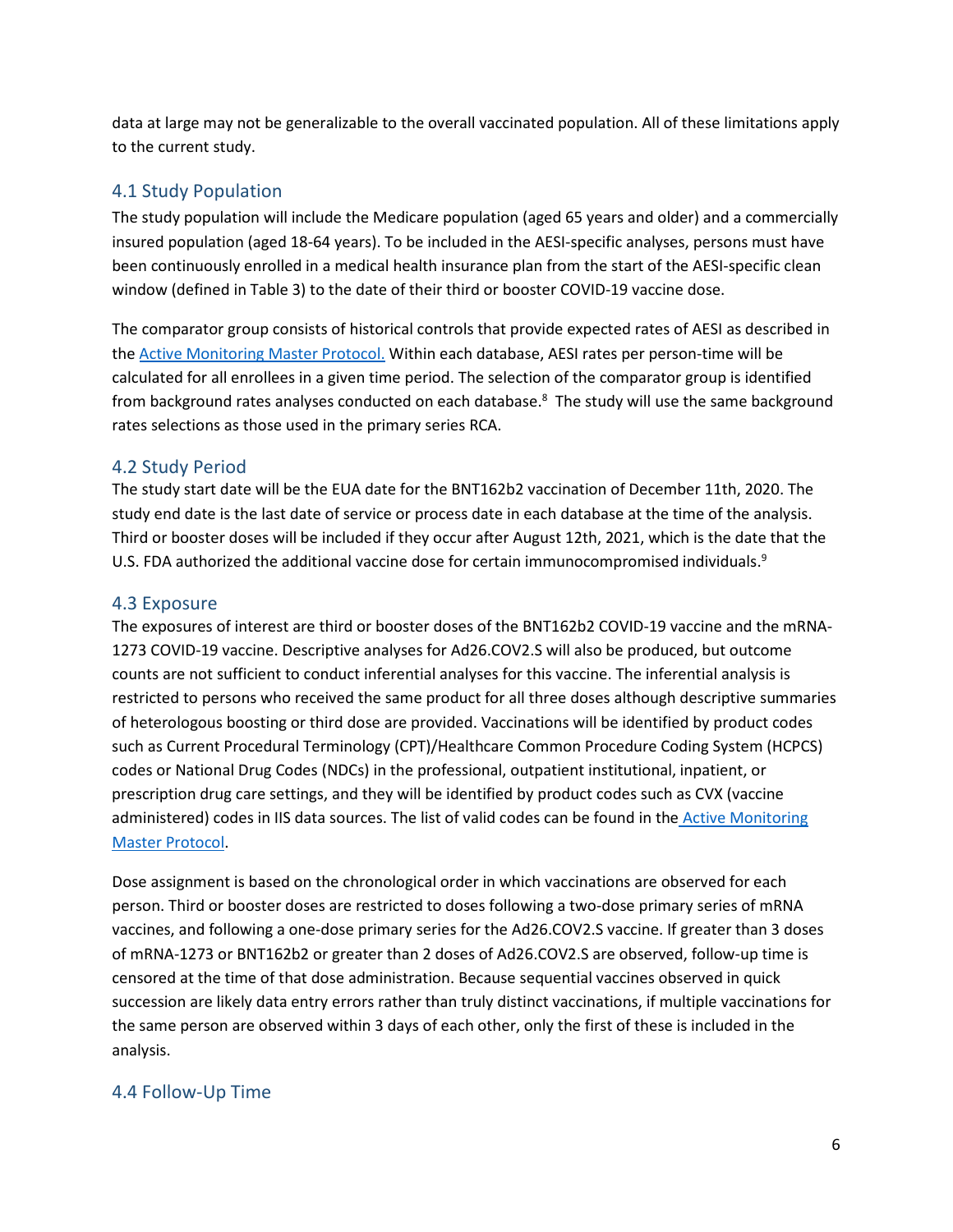Follow-up time is censored at death (as available), disenrollment, end of risk window, end of study period, a subsequent vaccine dose, or at AESI occurrence, whichever comes first. The AESIs, as well as associated clean and risk windows, are outcome-specific as described in section 4.5.

## 4.5 Outcomes

A list of pre-specified potential AESIs following COVID-19 third or booster dose vaccinations in the commercially insured and Medicare populations is included in [Table 3.](#page-6-0)

<span id="page-6-0"></span>**Table 3. AESIs, Settings, Clean Windows, and Risk Windows for the Medicare and Commercial Data Population.**

| <b>AESI</b>                                                           | <b>Setting</b>               | Clean<br><b>Window</b> | <b>Risk Window</b>         |
|-----------------------------------------------------------------------|------------------------------|------------------------|----------------------------|
| Guillain-Barré syndrome (GBS)                                         | IP- primary<br>position only | 365 days               | 1-42 days $^{10,11}$       |
| Bell's palsy                                                          | IP, OP/PB                    | 183 days               | 1-42 days $^{12}$          |
| Anaphylaxis (positive control)                                        | IP, OP-ED                    | 30 days                | 0-1 days $^{13,14}$        |
| Encephalomyelitis                                                     | IP                           | 183 days               | 1-42 days $^{15}$          |
| Narcolepsy                                                            | IP, OP/PB                    | 365 days               | 1-42 days $^{16-18}$       |
| Appendicitis                                                          | IP, OP-ED                    | 365 days               | 1-42 days $^{19,20}$       |
| Non-hemorrhagic stroke                                                | IP                           | 365 days               | 1-28 days $^{21,22}$       |
| Hemorrhagic stroke                                                    | IP                           | 365 days               | 1-28 days <sup>21,22</sup> |
| Acute myocardial infarction                                           | IP                           | 365 days               | 1-28 days $^{21,22}$       |
|                                                                       | IP, OP/PB                    | 365 days               | $1-21$ days <sup>23</sup>  |
| Myocarditis/pericarditis                                              | IP, OP-ED**                  | 365 days               | $1-21$ days <sup>23</sup>  |
| Deep vein thrombosis (DVT)                                            | IP, OP/PB                    | 365 days               | 1-28 days <sup>24,25</sup> |
| Pulmonary embolism (PE)                                               | IP, OP/PB                    | 365 days               | 1-28 days <sup>24,25</sup> |
| Disseminated intravascular<br>coagulation (DIC)                       | IP, OP-ED                    | 365 days               | 1-28 days $^{26}$          |
| Immune thrombocytopenia (ITP)                                         | IP, OP/PB                    | 365 days               | 1-42 days <sup>27,28</sup> |
| Unusual site thrombosis (broad)<br>with thrombocytopenia <sup>+</sup> | IP, OP-ED                    | 365 days               | 1-28 days $^{29}$          |
| Common site thrombosis (broad)<br>with thrombocytopenia <sup>+</sup>  | IP, OP/PB                    | 365 days               | 1-28 days $30$             |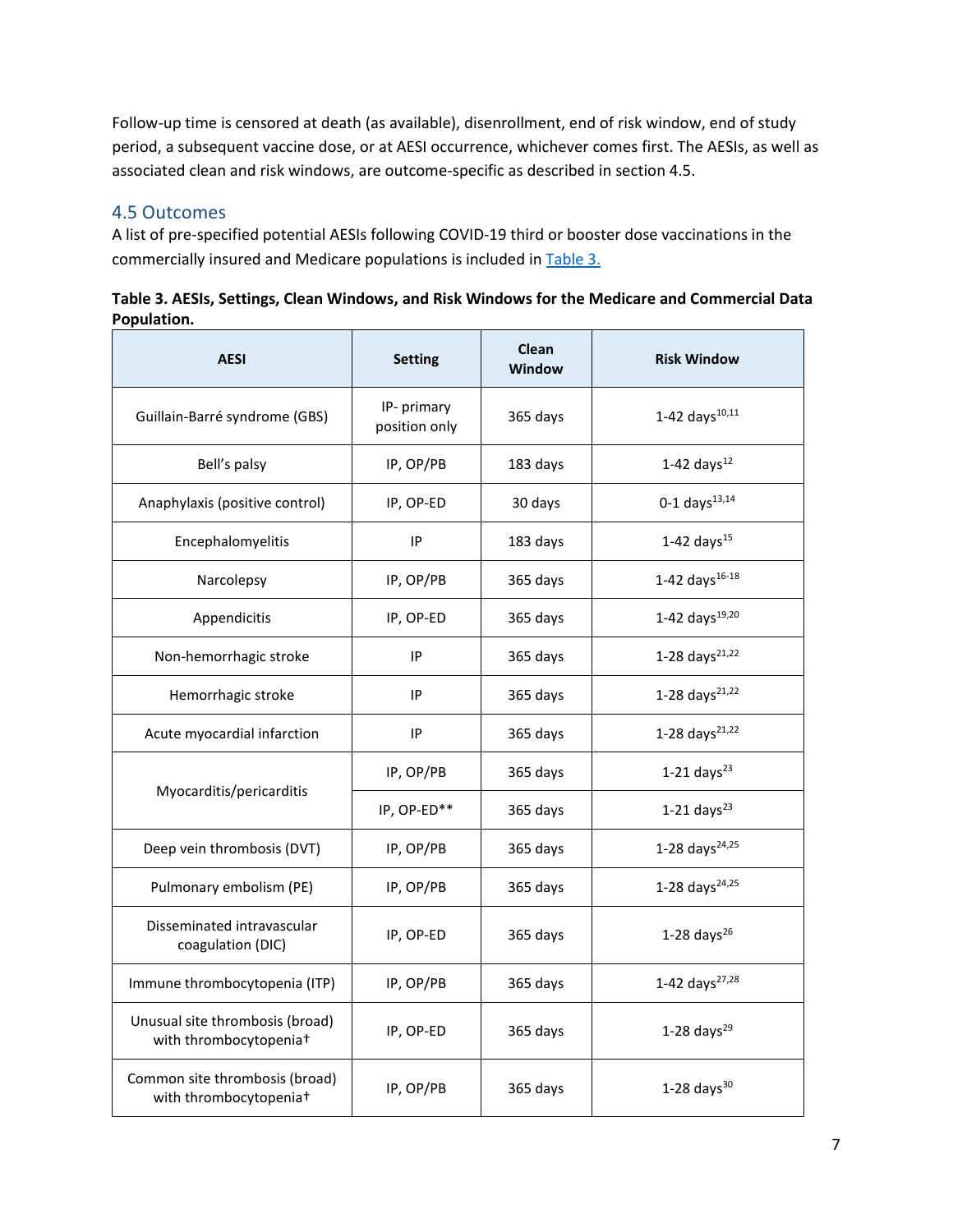| <b>AESI</b>         | <b>Setting</b> | Clean<br><b>Window</b> | <b>Risk Window</b> |
|---------------------|----------------|------------------------|--------------------|
| Transverse myelitis | IP, OP-ED      | 365 days               | 1-42 days $^{31}$  |

*Definitions: Clean window is an interval used to define incident outcomes where an individual enters the study cohort only if the AESI did not occur during that interval. The anchor date of the clean window is the date of third or booster dose vaccination. Risk window is an interval during which occurrence of the AESI will be included in the analyses. All risk windows were selected based on input from clinicians and observations from the primary series RCA.* 

*Setting Definitions: IP refers to inpatient facility claims. OP-ED refers to a subset of outpatient facility claims occurring in the emergency department. OP/PB refers to all outpatient facility claims, and professional/provider claims except those professional/provider claims with a laboratory place of service*

*\*\*Only to be used in the commercial claims analyses* 

*†Both common thromboses with thrombocytopenia and unusual site thrombosis (broad) with thrombocytopenia are combined outcomes consisting of a thrombotic event (composed of other events such as acute myocardial*  infarction, deep vein thrombosis etc.,) and a thrombocytopenia event (defined in the IP, OP/PB setting). The overall *setting definition for each outcome depends on individual setting definitions for each of these components.* 

## 4.6 Descriptive Analyses

The count of third or booster dose vaccines and outcomes following these vaccinations observed in the commercially insured (aged 18-64 years) and Medicare populations (aged 65 years and older) will be summarized. Statistics will be stratified by sex and age group (as defined i[n Table 4](#page-7-0) below), as well as by prior history of COVID-19 diagnosis. Additionally, cohort construction statistics, counts of cases by outcome setting, and counts of homologous vs. heterologous booster doses will be produced. Length of hospital stay will be summarized for inpatient setting cases. Descriptive statistics will be produced for the three COVID-19 vaccine brands. Example tables representing the proposed descriptive statistics can be found below in [Table 4.](#page-7-0)

|                    | <b>Vaccine Count by Brand</b> |                 |           |             |  |
|--------------------|-------------------------------|-----------------|-----------|-------------|--|
| Age (years)        | <b>Overall</b>                | <b>BNT162b2</b> | mRNA-1273 | Ad26.COV2.S |  |
| <b>Overall Sex</b> |                               |                 |           |             |  |
| Overall            |                               |                 |           |             |  |
| $18 - 25*$         |                               |                 |           |             |  |
| $26 - 35*$         |                               |                 |           |             |  |
| $36 - 45$ *        |                               |                 |           |             |  |
| 46-55*             |                               |                 |           |             |  |

#### <span id="page-7-0"></span>**Table 4a. Example Table of Descriptive Statistics- Vaccine Uptake**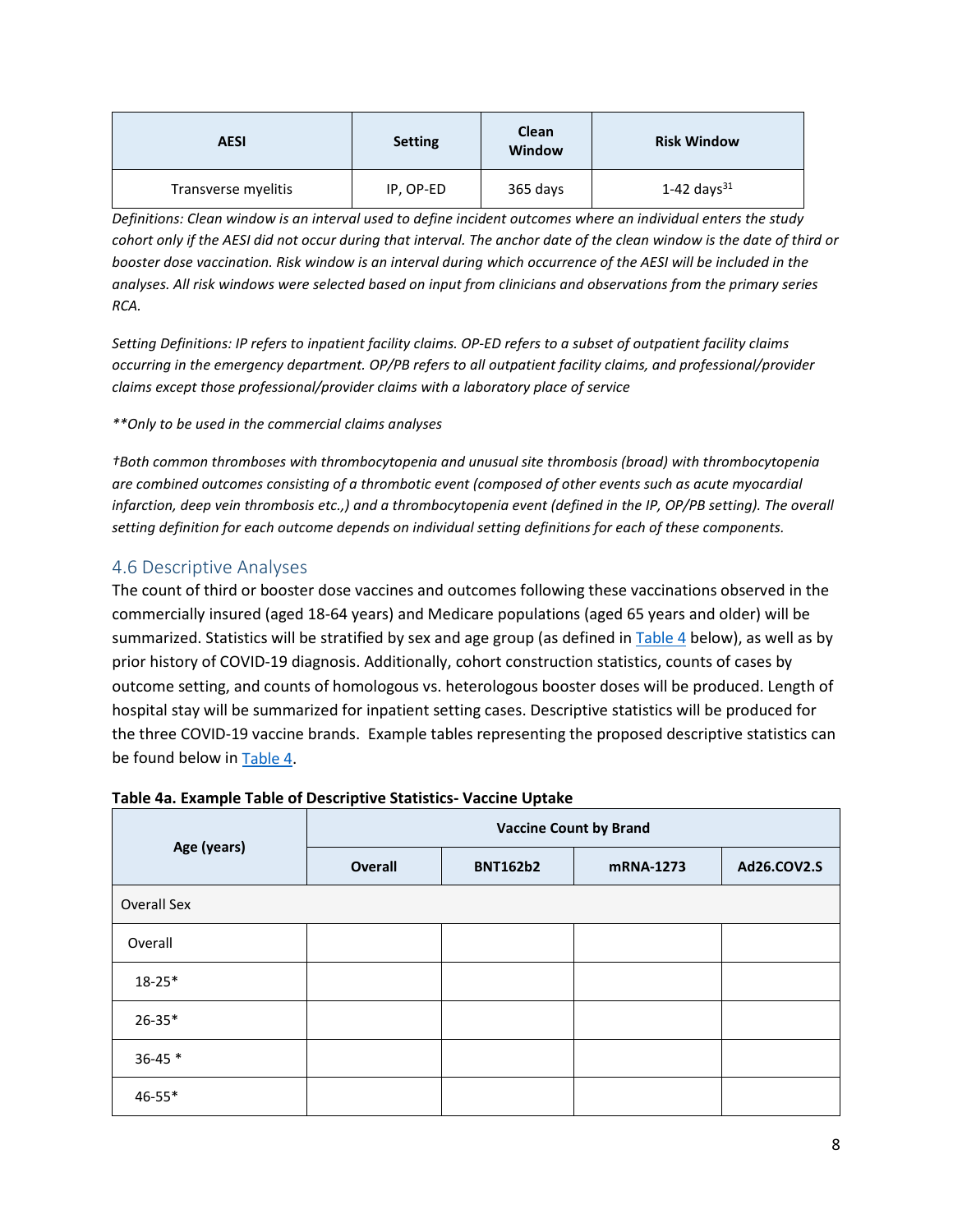|             | <b>Vaccine Count by Brand</b> |                 |           |             |  |
|-------------|-------------------------------|-----------------|-----------|-------------|--|
| Age (years) | <b>Overall</b>                | <b>BNT162b2</b> | mRNA-1273 | Ad26.COV2.S |  |
| $56 - 64*$  |                               |                 |           |             |  |
| 65-74**     |                               |                 |           |             |  |
| 75-84**     |                               |                 |           |             |  |
| $85+***$    |                               |                 |           |             |  |
| Male        |                               |                 |           |             |  |
| Overall     |                               |                 |           |             |  |
| $18 - 25*$  |                               |                 |           |             |  |
| $26 - 35*$  |                               |                 |           |             |  |
| $36 - 45*$  |                               |                 |           |             |  |
| $46 - 55*$  |                               |                 |           |             |  |
| $56 - 64*$  |                               |                 |           |             |  |
| 65-74**     |                               |                 |           |             |  |
| 75-84**     |                               |                 |           |             |  |
| $85+***$    |                               |                 |           |             |  |
| Female      |                               |                 |           |             |  |
| Overall     |                               |                 |           |             |  |
| $18 - 25*$  |                               |                 |           |             |  |
| $26 - 35*$  |                               |                 |           |             |  |
| $36 - 45*$  |                               |                 |           |             |  |
| 46-55*      |                               |                 |           |             |  |
| $56 - 64*$  |                               |                 |           |             |  |
| 65-74**     |                               |                 |           |             |  |
| 75-84**     |                               |                 |           |             |  |
| $85+***$    |                               |                 |           |             |  |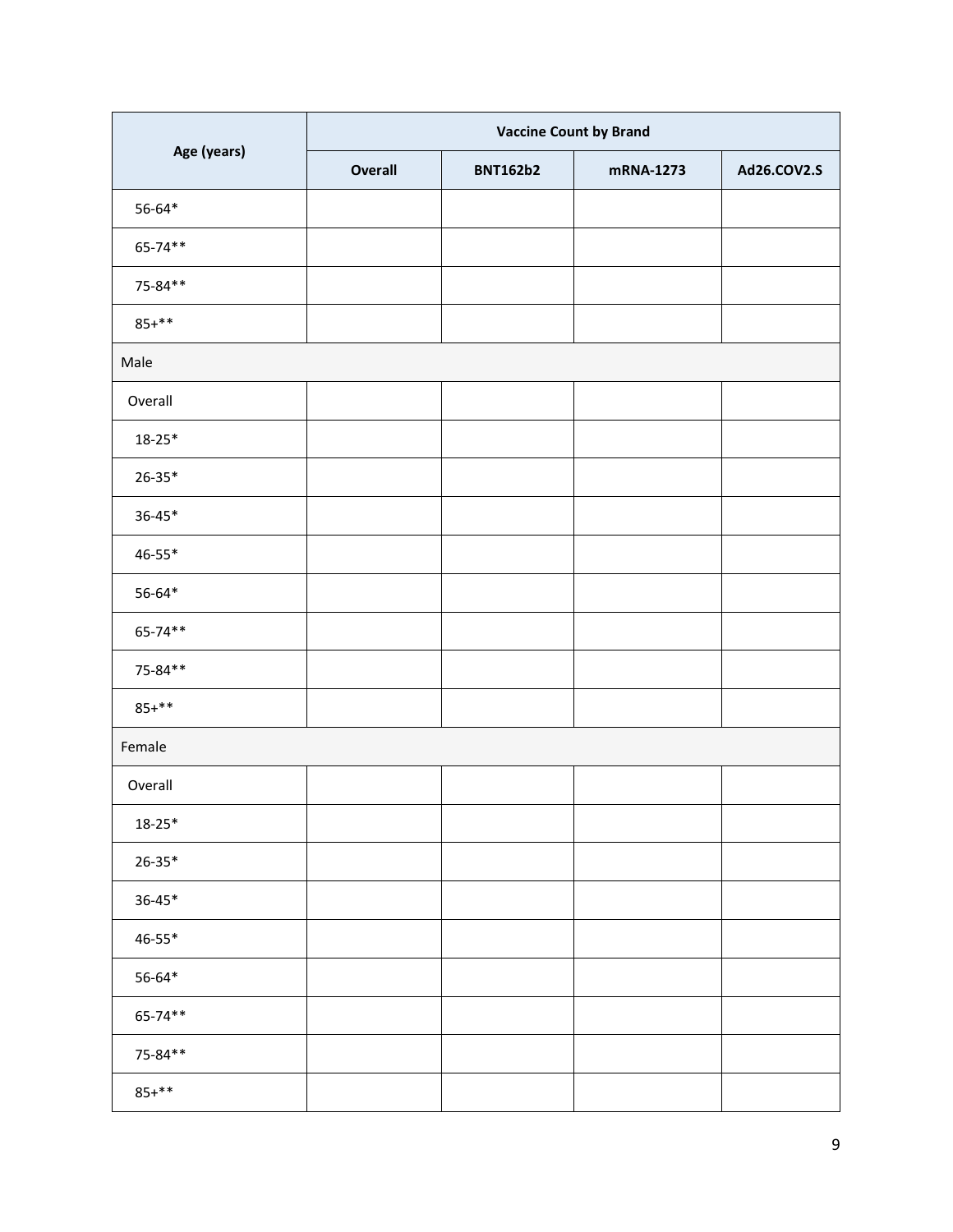*Additional statistics will be provided by individual doses and AESIs.*

*\*These age groups will be monitored in commercial claims population only*

*\*\*These age groups will be monitored in the Medicare population only*

|  | Table 4b. Example Table of Descriptive Statistics- Homologous/Heterologous Boosting Summary |  |  |
|--|---------------------------------------------------------------------------------------------|--|--|
|--|---------------------------------------------------------------------------------------------|--|--|

| <b>Brand</b>                                                          | <b>Count of Persons</b> | Percent |
|-----------------------------------------------------------------------|-------------------------|---------|
| <b>Primary Series: BNT162b2</b>                                       |                         |         |
| Total third or booster doses among BNT162b2 primary series recipients |                         |         |
| Ad26.COV2.S booster                                                   |                         |         |
| BNT162b2 Third or booster                                             |                         |         |
| mRNA-1273 Third or booster                                            |                         |         |
| <b>Primary Series: mRNA-1273</b>                                      |                         |         |
| Total third or booster doses among BNT162b2 primary series recipients |                         |         |
| Ad26.COV2.S booster                                                   |                         |         |
| BNT162b2 Third or booster                                             |                         |         |
| mRNA-1273 Third or booster                                            |                         |         |
| Primary Series: Ad26.COV2.S                                           |                         |         |
| Total booster doses among Ad26.COV2.S primary series recipients       |                         |         |
| Ad26.COV2.S booster                                                   |                         |         |
| BNT162b2 booster                                                      |                         |         |
| mRNA-1273 booster                                                     |                         |         |

*BNT162b2 or mRNA-1273 boosters will be excluded when the administration codes indicate third or booster dose while the chronology indicates either a first or second observed dose.* 

*Ad26.COV2.S boosters will be excluded when the administration code indicates a booster dose while the chronology indicates a first dose.* 

### 4.7 Incident Rate Ratio Analysis

For the incident rate ratio (IRR) analysis, the risk of the AESI following a third or booster dose will be evaluated for the two mRNA vaccines. The analysis will compare the AESI rates in a database-specific historical control population to the risk of the AESI in the risk window after the vaccination. For the Medicare (65+ years old) population, one sided tests will be conducted where the null hypothesis (H0) is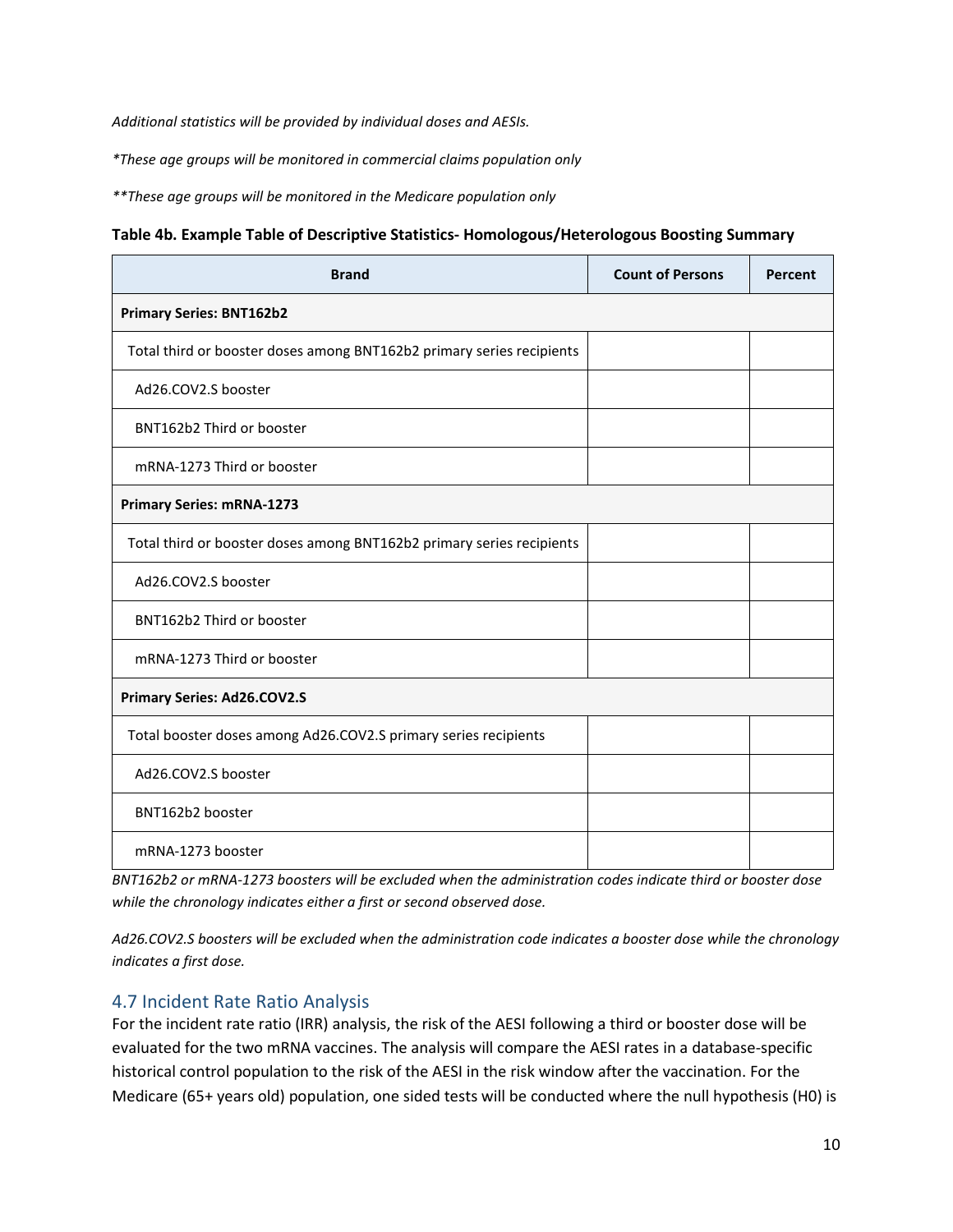IRR=1, the alternative hypothesis (Ha) is IRR>1, and the alpha is 2.5%. For the commercial claims population (18-64), one-sided tests will be conducted where the alpha is 2.5% and the null and alternative hypotheses are listed below to align with the selection of test margins outlined in the **Active** [Monitoring Master Protocol](https://www.bestinitiative.org/wp-content/uploads/2021/02/C19-Vaccine-Safety-Protocol-2021.pdf) (section 4.6.7).

- $\bullet$  H0: IRR = 1.25; Ha: IRR > 1.25 all AESIs except for the AESIs listed in other categories below
- $\bullet$  H0: IRR = 1.5; Ha: IRR > 1.5 anaphylaxis, transverse myelitis, myocarditis/pericarditis
- H0: IRR = 2.5; Ha: IRR > 2.5 encephalomyelitis, narcolepsy, Guillain-Barré syndrome (GBS)

#### 4.7.1 Primary Analysis

For each outcome, the following statistics will be calculated:

- Observed cases
- Expected cases (based on historical background rates)
- Observed person-time in years (adjusted for claims processing delay)
- Observed incidence rate (IR) per 100,000 person-years, 95% CI
- Expected IR per 100,000 person-years
- IRR of observed IR vs. expected IR, 95% CI
- Risk difference, 95% CI

#### *4.7.1.1 Adjustment*

The expected rates will be adjusted by the following subgroups among the observed doses (if sufficient counts are observed in the background rates): age and sex (all data sources), nursing home residency and race/ethnicity (CMS only; race/ethnicity and nursing home residency status data elements are missing at a high proportion in the commercial claims databases). The analysis will additionally be adjusted for claims-delay based on estimates of observation delay from historical data. Please reference the **Active Monitoring Master Protocol** (section 4.6.5) for more details.

#### *4.7.1.2 Rate Calculation*

The expected IRs are calculated as the average of the expected IRs among each of the aforementioned subgroups weighted by the proportion of that subgroup in the vaccinated population as described in the [Active Monitoring Master Protocol.](https://www.bestinitiative.org/wp-content/uploads/2021/02/C19-Vaccine-Safety-Protocol-2021.pdf) Observed IRs are calculated by dividing observed IRs by expected IRs.

Analyses for myocarditis/pericarditis will be stratified by age 18-45 and 46-64 years in the commercial claims population to more granularly assess risk by age as other analyses have indicated an increased risk of myocarditis/pericarditis following COVID-19 vaccination particularly amongst younger males.<sup>32-45</sup>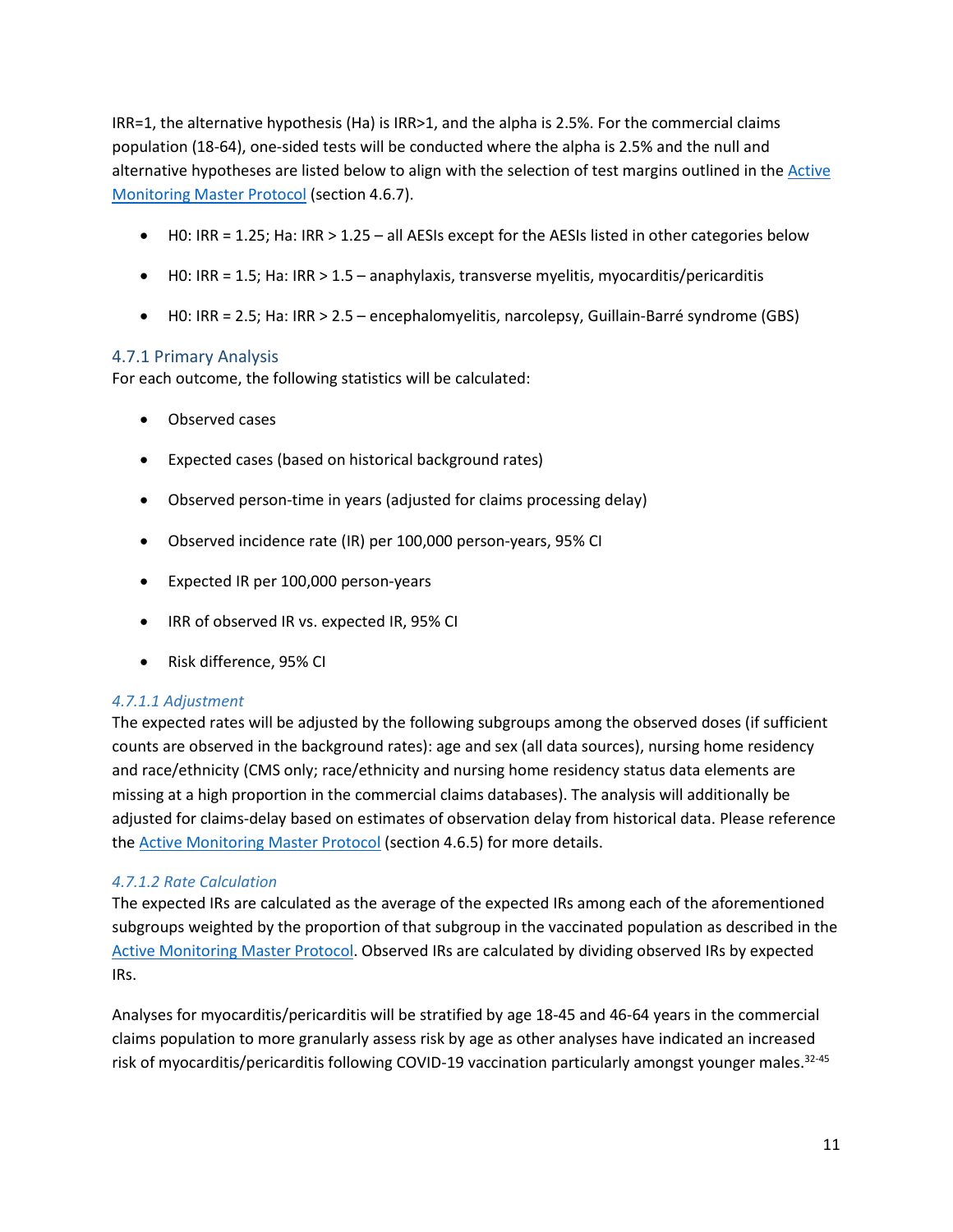A follow up analysis will be conducted to stratify this outcome by ages 18-49 and 50-64 to more closely align with FDA authorizations of additional booster doses.

#### *4.7.1.3 Confidence Interval Calculation*

95% CIs for IRRs are calculated using a Poisson distribution.<sup>46</sup>

$$
CI_{low} = \frac{\frac{1}{2} \text{Chilnv} \left(\frac{\alpha}{2}, 2 * observed events\right)}{\text{expected events}}
$$
\n
$$
CI_{high} = \frac{\frac{1}{2} \text{Chilnv} \left(1 - \frac{\alpha}{2}, 2 * (observed events + 1)\right)}{\text{expected events}}
$$

Where  $\alpha$  = 0.05 and Chi Inv(p,n) is the inverse of the chi-squared distribution function evaluated at p with n degrees of freedom.

#### *4.7.1.3 Risk Difference Calculation*

Risk difference is calculated by subtracting the expected number of cases from the observed number of cases per million doses. The number of cases per million doses is obtained by multiplying the observed and expected IRs per day by the length of risk window and by 1 million such that the units are cases per million doses. The lower/upper bound of the 95% CI for the risk difference is obtained by subtracting the expected IR per day from the lower/upper bound of the 95% CI for the observed IR per day and multiplying by the length of the risk window and by 1 million such that the units are cases per million doses.

#### *4.7.1.4 Output Statistics*

Example statistics produced by the analysis are presented in Table 5. A statistical signal will be observed when the estimated IRR exceeds H0 and when H0 is not within the IRR 95% CI.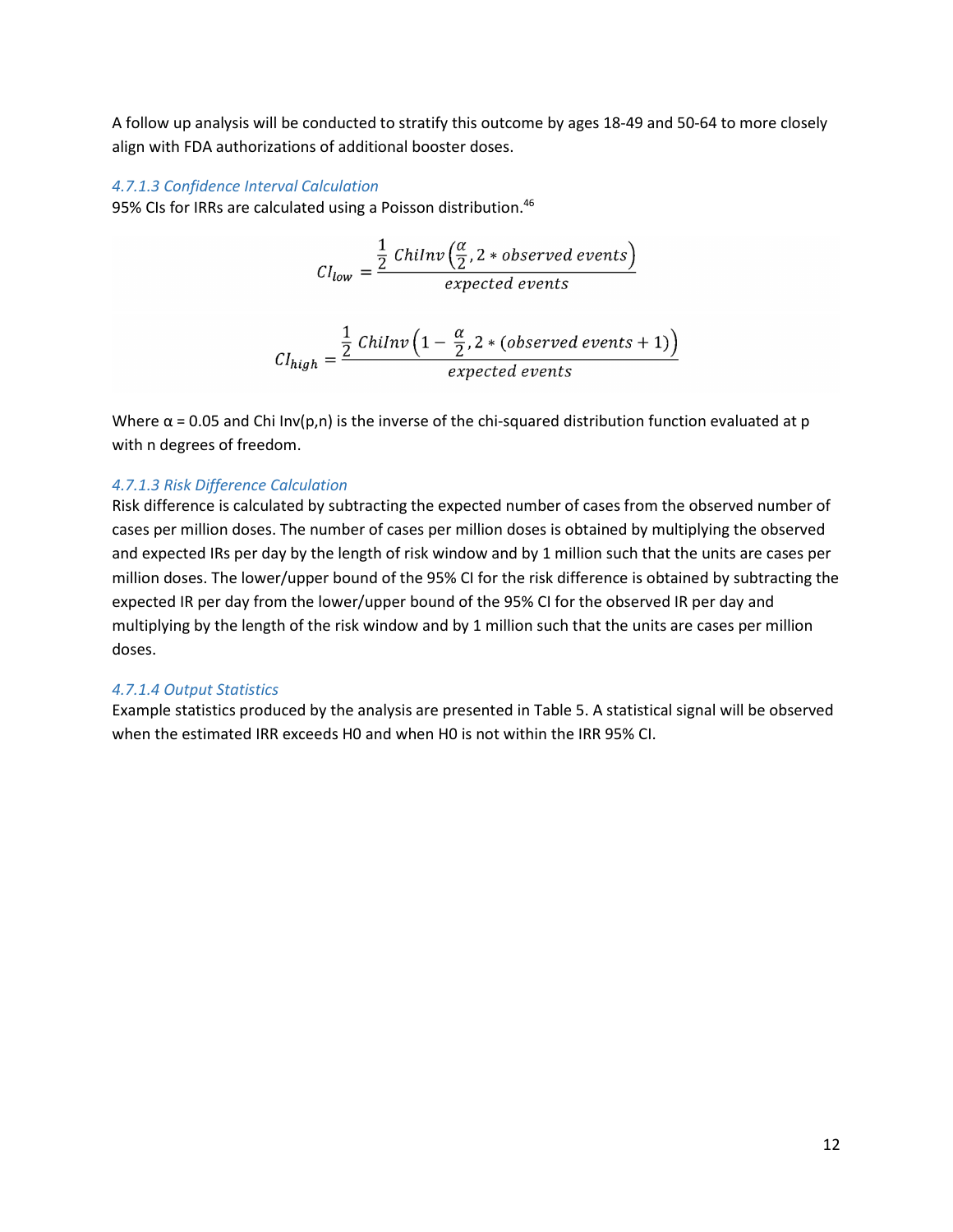|                |                 | Events          |                | <b>Incident Rate Ratio</b> |                 |               |
|----------------|-----------------|-----------------|----------------|----------------------------|-----------------|---------------|
| <b>Outcome</b> | <b>Expected</b> | <b>Observed</b> | H <sub>0</sub> | <b>Estimate</b>            | 95% CI          | <b>Signal</b> |
| Outcome 1      | X1              | Y1              | 1              | 1.20                       | $(0.72 - 1.87)$ | No            |
| Outcome 2      | X <sub>2</sub>  | Y <sub>2</sub>  | 1.25           | 1.15                       | $(1.00-1.38)$   | <b>No</b>     |
| Outcome 3      | X <sub>3</sub>  | Y3              | 1.5            | $1.6\,$                    | $(1.36 - 1.75)$ | No            |
| Outcome 4      | X4              | Y4              | 2.5            | 2.56                       | $(2.41 - 2.67)$ | No            |
| Outcome 5      | X5              | Y5              | 1              | 1.61                       | $(1.09 - 2.28)$ | Signal        |
| Outcome 6      | X6              | Y6              | 1.25           | 1.52                       | $(1.28 - 1.73)$ | Signal        |
| Outcome 7      | X7              | <b>Y7</b>       | 1.5            | 1.83                       | $(1.56 - 2.12)$ | Signal        |
| Outcome 8      | X8              | Y8              | 2.5            | 2.86                       | $(2.62 - 3.11)$ | Signal        |

**Table 5. Example Incident Rate Ratio Statistics** 

#### 4.7.2 Secondary Analysis

A secondary analysis stratified by history of COVID-19 diagnosis will be conducted for each AESI. Prior COVID-19 history will be identified by any diagnosis of COVID-19 in any setting (using the International Classification of Diseases, Tenth Revision, Clinical Modification: U07.1) on or following April 1, 2020. Persons are not required to be enrolled from April 1, 2020 to correspond with the COVID-19 identification period; enrollment requirements will remain consistent with the AESI clean windows. This analysis will be interpreted with the caveat that diagnosis codes may not comprehensively identify all COVID-19 infections (such as those that are not medically attended or diagnosed in settings without claims filed with the health insurance).

#### 4.7.3 Meta-Analysis

Given a common study protocol and a standard analytical package will be used across commercial claims databases that cover populations with similar demographics, a meta-analysis will be performed to pool the commercial claims results to gain higher precision and statistical power using both random-effects and fixed-effect models.

Below,  $\hat{\theta}_k$  is used to represent the estimator (log of rate ratio or log of incidence rate) estimated from each data source, where  $k = 1,2,3$  indicates the data sources  $-$  Optum, HealthCore, CVS Health, respectively. The goal is to estimate the pooled result:

$$
\hat{\theta} = \frac{\sum_{k=1}^{K} \hat{\theta}_k \omega_k}{\sum_{k=1}^{K} \omega_k}
$$

where  $\omega$  is a weight assigned to each estimate.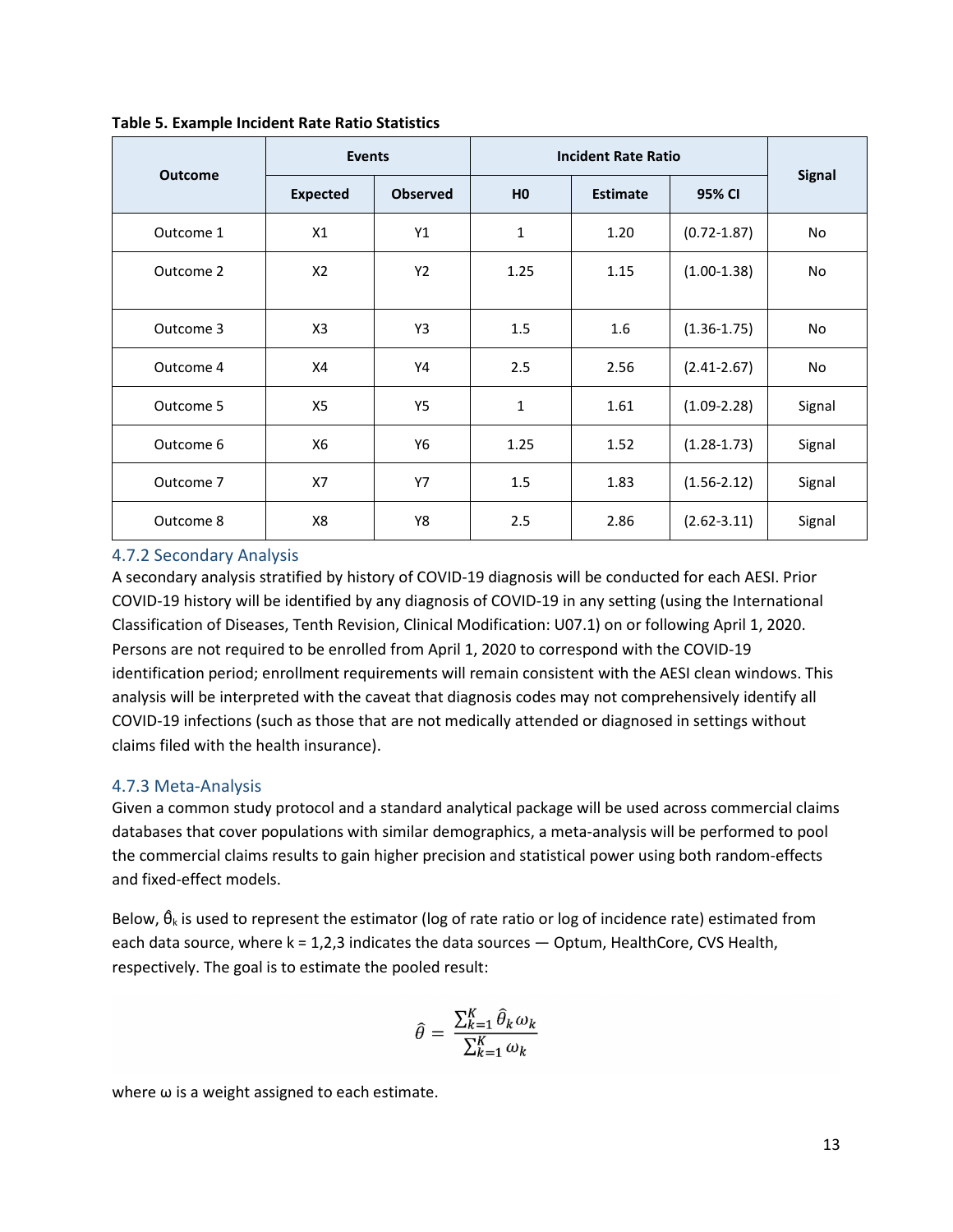#### *4.6.3.1 Random-Effects Meta-Analysis*

We will use random-effects meta-analysis to account for the between-study heterogeneity across multiple data sources.

The random-effects model takes the form:

$$
\widehat{\theta}_k = \mu + \zeta_k + \epsilon_k
$$

Where  $\mu$  is the global true effect of interest,  $\zeta_k$  is a data source specific random error term and  $\epsilon_k$  is data source specific sampling error term. The pooled effect can be estimated by the inverse-variance method

$$
\hat{\theta} = \frac{\sum_{k=1}^{K} \hat{\theta}_k \omega_k^*}{\sum_{k=1}^{K} \omega_k^*}
$$

$$
\omega_k^* = \frac{1}{s_k^2 + \tau^2}
$$

where  $s_k^2$  represents variance of  $\hat{\theta}_k$  estimated for each study, and  $\tau^2$  is the variance of the distribution of true effect sizes.

The Paule-Mandel method will be used to estimate  $\tau^2$  as suggested by Veroniki (2016). <sup>47</sup> Bakbergenuly (2020) additionally found that the Paule-Mandel estimator is well-suited for when the number of studies is small. 48 As a sensitivity analysis, we will use the DerSimonian-Laird and restricted maximum likelihood (RMLE) estimators for  $\tau^2$  in order to assess the variation in the estimation of  $\tau^2$  due to the small number of studies.

#### *4.6.3.2 Fixed-Effect Meta-Analysis*

To address concerns that the random-effects method may not perform well when the number of studies is small, we will additionally run a fixed-effect meta-analysis. The fixed-effects model takes the form:

$$
\widehat{\theta}_k = \mu + \epsilon_k
$$

Where  $\mu$  is the global true effect of interest, and  $\epsilon_k$  is data source specific sampling error term. The pooled effect can be estimated by the inverse-variance method

$$
\hat{\theta} = \frac{\sum_{k=1}^{K} \hat{\theta}_k \omega_k}{\sum_{k=1}^{K} \omega_k}
$$

$$
\omega_k = \frac{1}{s_k^2}
$$

where  $s_k^2$  represents variance of  $\hat{\theta}_k$  estimated for each study.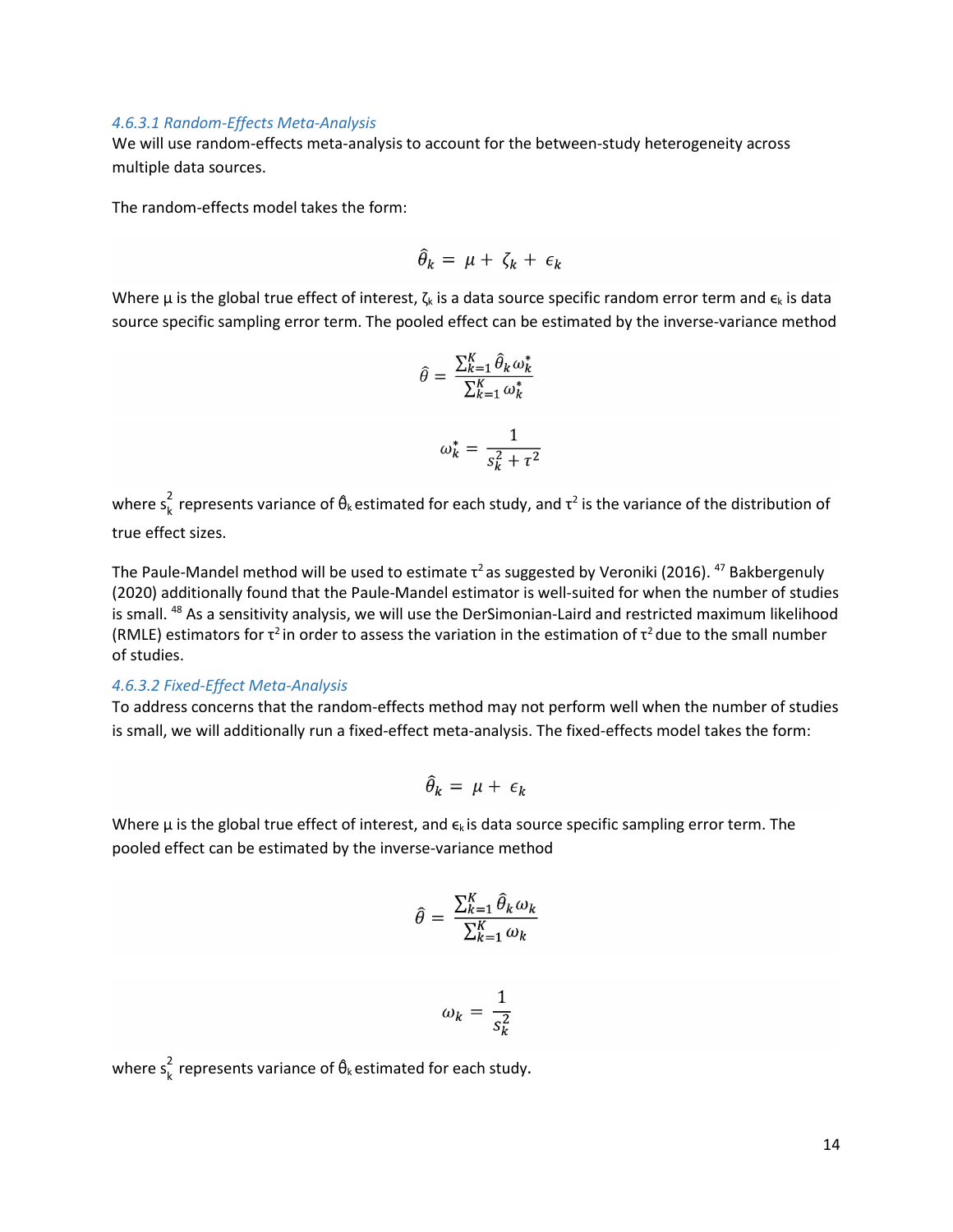#### *4.6.3.3 Evaluating Between-Study Heterogeneity*

This section describes the methods we will use to evaluate between-study heterogeneity.

#### Forest Plots

Forest plots will be generated to visualize the variation of rate ratios and 95% CIs across data sources.

#### *Cochran's Q*

Cochran's *Q* is defined as a weighted sum of squares (WSS).

$$
Q = \sum_{k=1}^K \omega_k (\widehat{\theta}_k - \widehat{\theta})^2
$$

We will use the value of *Q* to check if there is excess variation in our data. If there is no between-study heterogeneity, Q will approximately follow a chi-square distribution with K-1 degrees of freedom. As Q may be sensitive to the number of studies assessed, an additional complementary statistic will be assessed (further details below).

#### *Higgins & Thompson's I <sup>2</sup> Statistic*

We will also calculate Higgins & Thompson's I<sup>2</sup> statistic, <sup>49</sup> which is defined as the percentage of variability in the effect sizes that is not caused by sampling error:

$$
I^2 = \frac{Q - (K - 1)}{Q}
$$

- $\bullet$   $I^2 = 25\%$ : low heterogeneity
- $\bullet$   $I^2 = 50\%$ : moderate heterogeneity
- $\bullet$   $I^2 = 75\%$ : substantial heterogeneity

The 95% CI for  $I^2$  will also be calculated.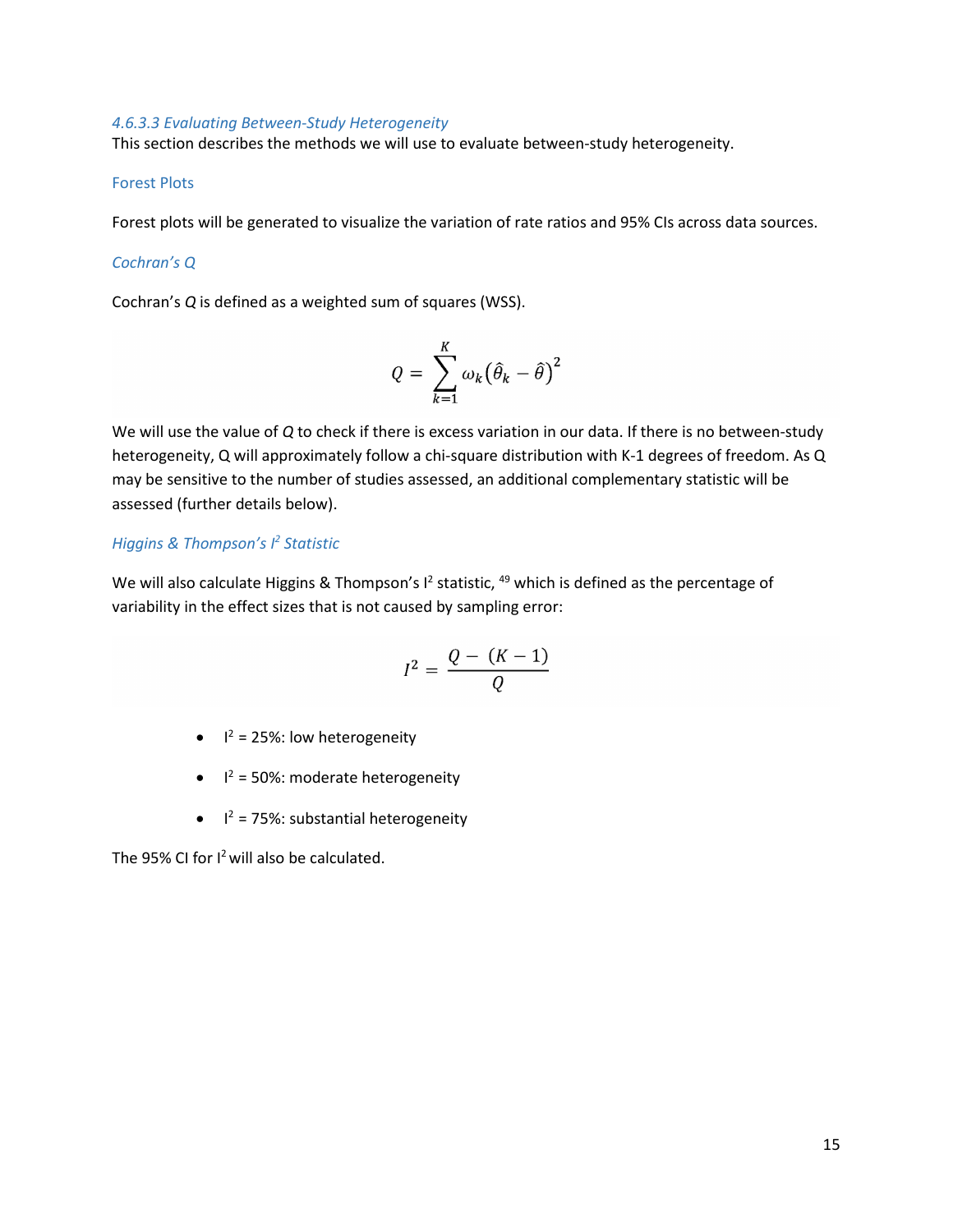## 5. References

- 1. Coronavirus (COVID-19) Update: FDA Authorizes Second Booster Dose of Two COVID-19 Vaccines for Older and Immunocompromised Individuals [press release]. FDA News Release, March 29, 2022 2022.
- 2. FDA C. COVID-19 Vaccines. Coronavirus Disease 2019 (COVID-19) Web site. [https://www.fda.gov/emergency-preparedness-and-response/coronavirus-disease-](https://www.fda.gov/emergency-preparedness-and-response/coronavirus-disease-2019-covid-19/covid-19-vaccines?msclkid=2b8a54e5b49e11ecb160a21c546d50fa)[2019-covid-19/covid-19-vaccines?msclkid=2b8a54e5b49e11ecb160a21c546d50fa.](https://www.fda.gov/emergency-preparedness-and-response/coronavirus-disease-2019-covid-19/covid-19-vaccines?msclkid=2b8a54e5b49e11ecb160a21c546d50fa) Published 2022. Accessed 04/04/2022, 2022.
- 3. CDC Recommends Pfizer Booster at 5 months, Additional Primary Dose for Certain Immunocompromised Children [press release]. CDC Newsroom January 4, 2022 2022.
- 4. Administration USFaD. Fact Sheet for Healthcare Providers Administering Vaccine (Vaccination Providers); Emergency Use Authorization (EUA) of the Pfizer-BioNTech COVID-19 Vaccine to Prevent Coranvirus Disease 2019 (COVID-19). In. FDA Media 2022.
- 5. Administration USFaD. Vaccine Information Fact Sheet for Recipients and Caregivers About Spikevax (COVID-19) Vaccine, mRNA) and the Moderna COVID-19 Vaccine to Prevent Coronavirus Disease: 2019 (COVID-19) in Individuals 18 Years of Age and Older. In. FDA Media 2022.
- 6. FDA C. COVID-19 Vaccine Safety Surveillance: Active Monitoring Master Protocol. [https://bestinitiative.org/wp-content/uploads/2021/02/C19-Vaccine-Safety-Protocol-](https://bestinitiative.org/wp-content/uploads/2021/02/C19-Vaccine-Safety-Protocol-2021.pdf)[2021.pdf.](https://bestinitiative.org/wp-content/uploads/2021/02/C19-Vaccine-Safety-Protocol-2021.pdf) Published 2021. Accessed.
- 7. CDC. Immunization Information Systems (IIS). [https://www.cdc.gov/vaccines/programs/iis/index.html.](https://www.cdc.gov/vaccines/programs/iis/index.html) Published 2019. Accessed.
- 8. Cindy Ke Zhou KF, Michael Wernecke, Jeffrey Kelman, Kandace Amend, et. Al. Background Rates of Adverse Events of Special Interest for COVID-19 Vaccine Safety Monitoring Protocol. In: Administration USFaD, ed. FDA BEST Initiative2021.
- 9. Coronavirus (COVID-19) Update: FDA Authorizes Additional Vaccine Dose for Certain Immunocompromised Individuals [press release]. U.S. FDA Press Announcements August 12, 2021 2021.
- 10. Schonberger LB, Bregman DJ, Sullivan-Bolyai JZ, et al. Guillain-Barré syndrome following vaccination in the national influenza immunization program, United States, 1976–1977. *American Journal of Epidemiology.* 1979;110(2):105-123.
- 11. Dodd CN, Romio SA, Black S, et al. International collaboration to assess the risk of Guillain Barré Syndrome following Influenza A (H1N1) 2009 monovalent vaccines. *Vaccine.* 2013;31(40):4448-4458.
- 12. Loucie Renoud eA. Tocilizumab in Patients Hospitalized with Covid-19 Pneumonia. *N Engl J Med.* 2021;384(1):20-30.
- 13. Rüggeberg JU, Gold MS, Bayas J-M, et al. Anaphylaxis: case definition and guidelines for data collection, analysis, and presentation of immunization safety data. *Vaccine.*  2007;25(31):5675-5684.
- 14. Su JR, Moro PL, Ng CS, Lewis PW, Said MA, Cano MV. Anaphylaxis after vaccination reported to the Vaccine Adverse Event Reporting System, 1990-2016. *Journal of Allergy and Clinical Immunology.* 2019;143(4):1465-1473.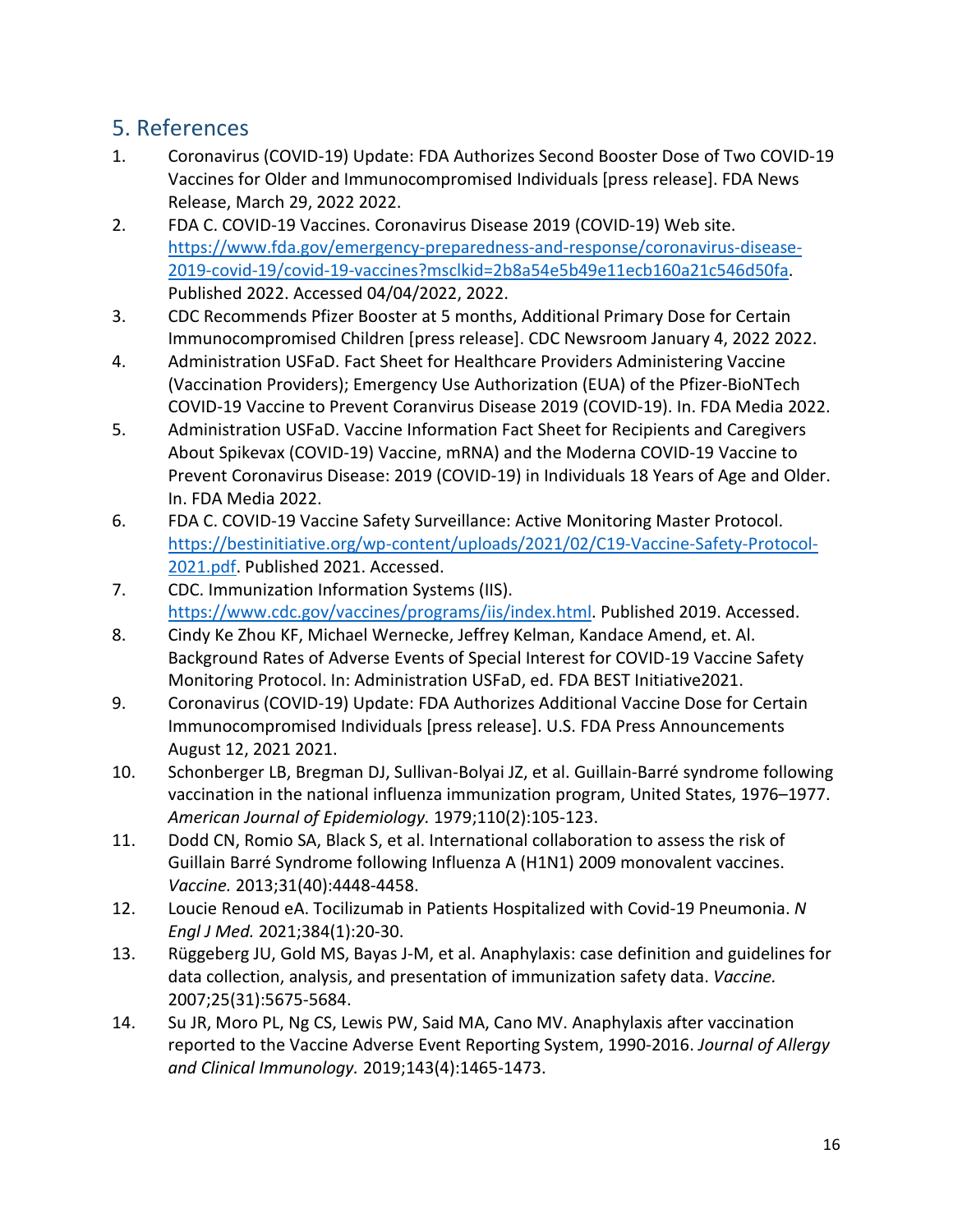- 15. Pellegrino P, Carnovale C, Perrone V, et al. Acute disseminated encephalomyelitis onset: evaluation based on vaccine adverse events reporting systems. *PloS one.*  2013;8(10):e77766.
- 16. Duffy J, Weintraub E, Vellozzi C, DeStefano F. Narcolepsy and influenza A (H1N1) pandemic 2009 vaccination in the United States. *Neurology.* 2014;83(20):1823-1830.
- 17. Montplaisir J, Petit D, Quinn M-J, et al. Risk of narcolepsy associated with inactivated adjuvanted (AS03) A/H1N1 (2009) pandemic influenza vaccine in Quebec. *PloS one.*  2014;9(9):e108489.
- 18. Sarkanen TO, Alakuijala AP, Dauvilliers YA, Partinen MM. Incidence of narcolepsy after H1N1 influenza and vaccinations: Systematic review and meta-analysis. *Sleep Medicine Reviews.* 2018;38:177-186.
- 19. Donahue JG, Kieke BA, Lewis EM, et al. Near Real-Time Surveillance to Assess the Safety of the 9-Valent Human Papillomavirus Vaccine. *Pediatrics.* 2019;144(6):e20191808.
- 20. Gee J, Naleway A, Shui I, et al. Monitoring the safety of quadrivalent human papillomavirus vaccine: findings from the Vaccine Safety Datalink. *Vaccine.*  2011;29(46):8279-8284.
- 21. Al Qudah Z, Abukwaik W, Souayah N. Stroke after Vaccination in United States. A Report from the CDC/FDA Vaccine Adverse Event Reporting System. [1990–2010] (P01.009). *Neurology.* 2012;78(1 Supplement):P01.009-P001.009.
- 22. Smeeth L, Thomas SL, Hall AJ, Hubbard R, Farrington P, Vallance P. Risk of myocardial infarction and stroke after acute infection or vaccination. *New England Journal of Medicine.* 2004;351(25):2611-2618.
- 23. Klein NP. Myocarditis Analyses in the Vaccine Safety Datalink: Rapid Cycle Analyses and "Head-to-Head" Product Comparisons. Paper presented at: ACIP Meetings; October 21, 2021, 2021.
- 24. Kearon C. Natural history of venous thromboembolism. *Circulation.*  2003;107(23\_suppl\_1):I-22-I-30.
- 25. Kearon C, Akl EA. Duration of anticoagulant therapy for deep vein thrombosis and pulmonary embolism. *Blood.* 2014;123(12):1794-1801.
- 26. Tang N, Li D, Wang X, Sun Z. Abnormal coagulation parameters are associated with poor prognosis in patients with novel coronavirus pneumonia. *Journal of Thrombosis Haemostasis.* 2020;18(4):844-847.
- 27. Black C, Kaye JA, Jick H. MMR vaccine and idiopathic thrombocytopaenic purpura. *British Journal of Clinical Pharmacology.* 2003;55(1):107-111.
- 28. D'alò GL, Zorzoli E, Capanna A, et al. Frequently asked questions on seven rare adverse events following immunization. *Journal of Preventive Medicine Hygiene.* 2017;58(1):E13.
- 29. Whitworth HeA. Rate of thrombosis in children and adolescents hospitalized with COVID-19 or MIS-C. *Blood.* 2021;138(2):190-198.
- 30. Pishko AM, Bussel JB, Cines DB. COVID-19 vaccination and immune thrombocytopenia. *Nat Med.* 2021;27(7):1145-1146.
- 31. Agmon-Levin N, Kivity S, Szyper-Kravitz M, Shoenfeld Y. Transverse myelitis and vaccines: a multi-analysis. *Lupus.* 2009;18(13):1198-1204.